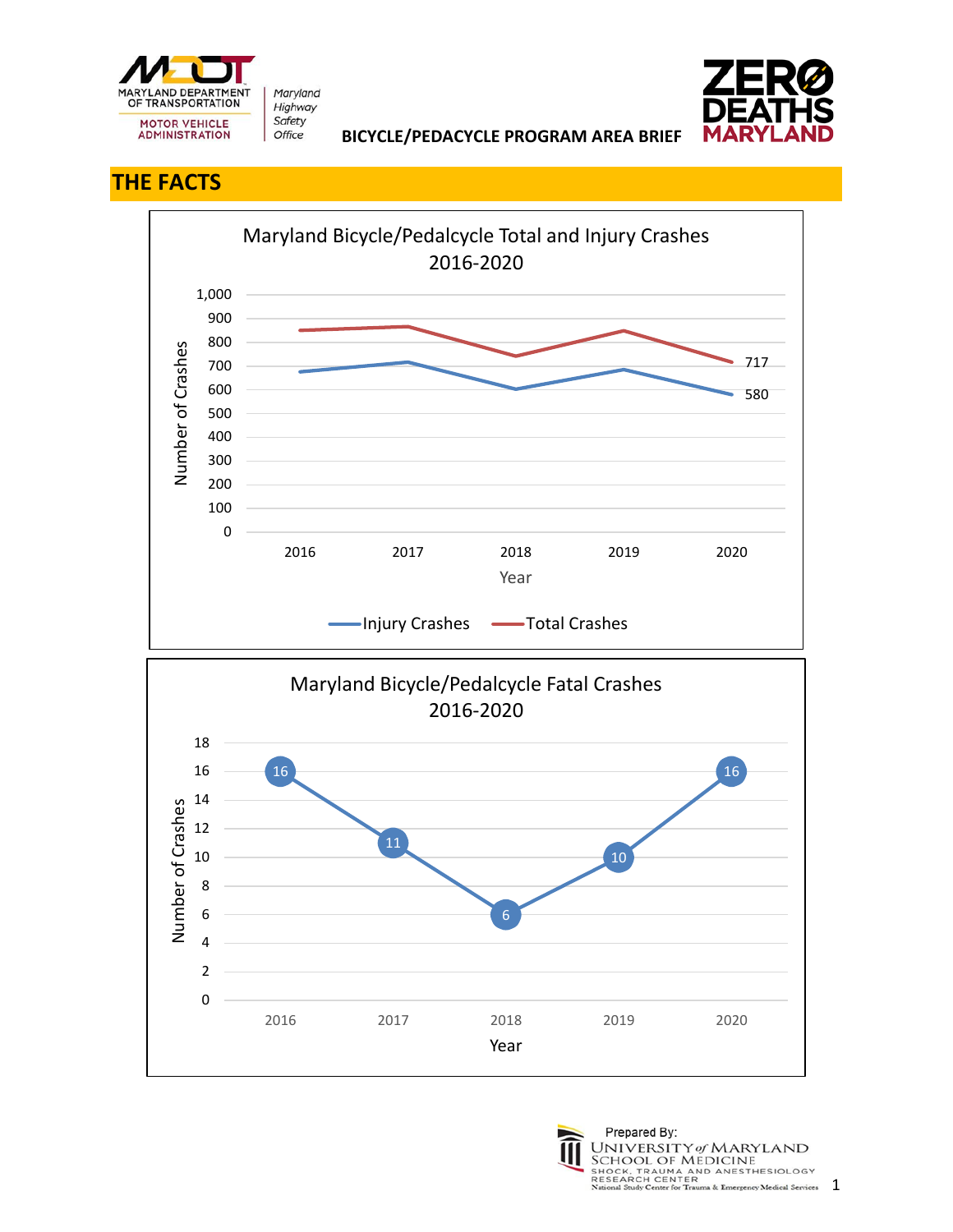

Maryland Highway Safety

## **BICYCLE/PEDACYCLE PROGRAM AREA BRIEF**



- **Motor vehicle crashes are a huge threat to public health**. Motor vehicle crashes continue to be a leading cause of death in the United States<sup>[1](#page-1-0)</sup>. In 2019, approximately 6.8 million crashes were reported; approximately [2](#page-1-1)9 percent resulted in an injury or fatality<sup>2</sup>.
- **Crashes involving bicyclists and pedalcyclists have fluctuated in Maryland[3](#page-1-2) in recent years, from the mid-800's (2016, 2017 and 2019) to low-700's (2018, 2020).** Between 2016 and 2020, Maryland saw an average of 805 bicycle and pedalcycle-involved crashes each year, with a 16 percent decrease in the number of crashes occurring since 2019.
- **Injuries are high in bicycle and pedalcycle crashes.** Each year from 2016-2020 approximately 650 people were injured in cyclist-involved crashes. Of all crashes involving a bicycle and pedalcyclist, over 80 percent resulted in an injury, nearly three times the rate of injury crashes occurring statewide.
- **Bicycle and pedalcycle crashes are more likely to occur in warmer months.** Nearly 70 percent of all bicycle and pedalcycle crashes occurred between May and October, with June through September accounting for the months with the highest number of injury crashes (51 percent).
- **Bicycle and pedalcyclist crashes are highest in metropolitan areas[4](#page-1-3) .** Baltimore City saw an average of 204 cycle-involved crashes each year, accounting for over 25 percent of the State's cyclist crashes. Over 87 percent of the crashes occurred in the Baltimore and Washington Metropolitan areas.

<span id="page-1-3"></span><sup>4</sup> Baltimore Metropolitan area is comprised of Anne Arundel, Baltimore, Carroll, Harford, Howard and Queen Anne's Counties, and Baltimore City as designated by the Baltimore Metropolitan Council. The Washington Metropolitan Area is defined as Charles, Frederick, Montgomery, and Prince George's Counties as designated by the Metropolitan Washington Council of Governments.



<span id="page-1-0"></span> $1$  CDC National Vital Statistics Reports – 10 Leading Causes of Death, United States, 2018

<span id="page-1-2"></span><span id="page-1-1"></span><sup>&</sup>lt;sup>2</sup> National Highway Traffic Safety Administration (NHTSA) Motor Vehicle Crash Data Querying and Reporting All Motor Vehicle Crashes Years: 2015-2019. Report Generated: Thursday, January 20,2022 (10:39:20 AM). <sup>3</sup> In 2020, the world experienced the COVID-19 pandemic which contributed to significant changes in roadway travel and driver behavior. Reduced vehicle miles traveled and open roadways resulted in an increase in speed and other risky driving behaviors. Consequently, 573 people died in traffic-related crashes on Maryland's roads, representing an increase of more than seven percent from the previous year's total of 535, with pedestrian and bicycle fatalities comprising over one-quarter of the State's roadway deaths. While overall fatalities increased in 2020, the reduced travel contributed to marked decreases for injury and overall crashes at the statewide and jurisdictional level. Therefore, this anomalous year must be considered when drawing conclusions based on the use of 2020 crash data to evaluate highway safety programs and trends.